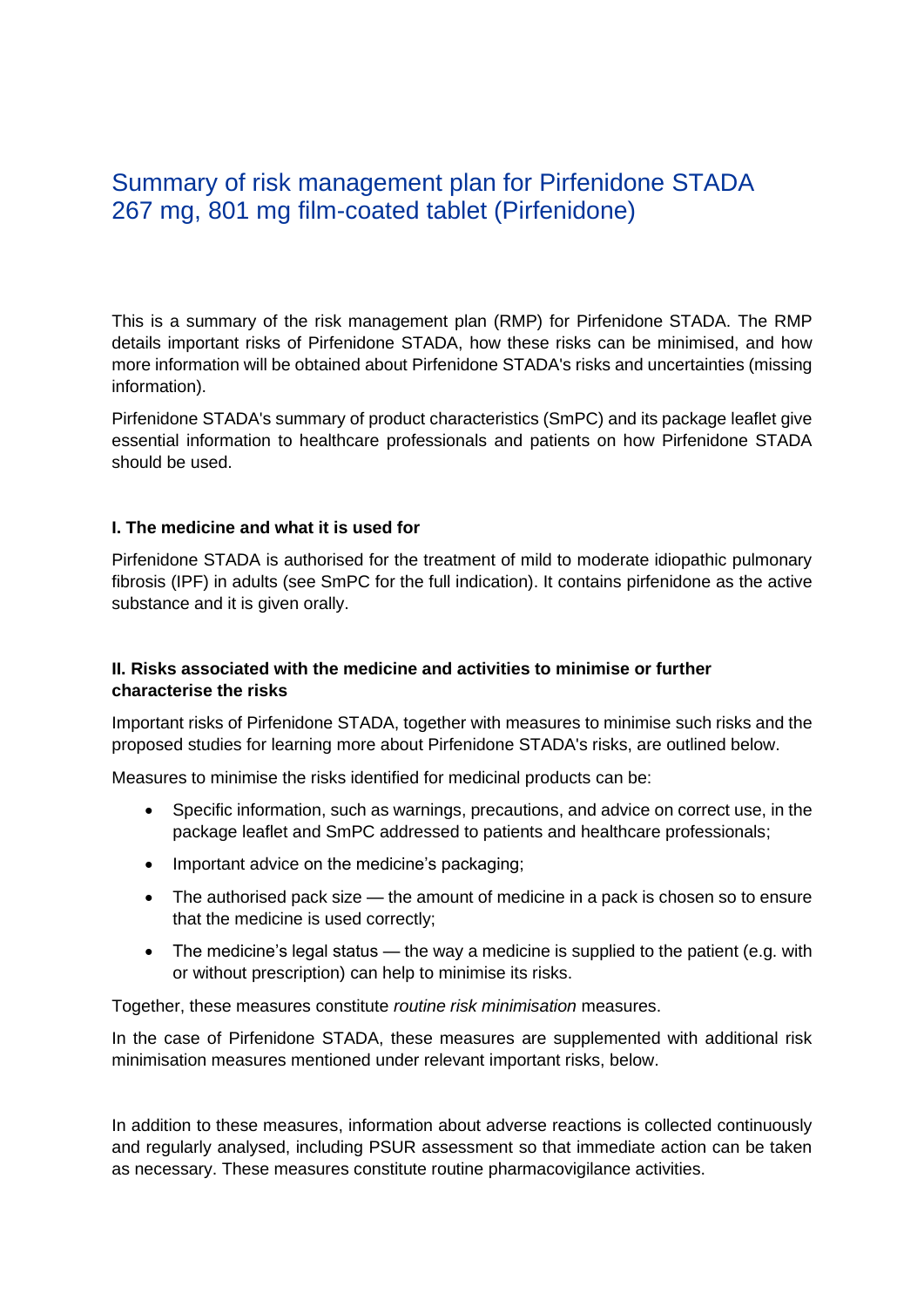If important information that may affect the safe use of Pirfenidone STADA is not yet available, it is listed under 'missing information' below.

## *II.A List of important risks and missing information*

Important risks of Pirfenidone STADA are risks that need special risk management activities to further investigate or minimise the risk, so that the medicinal product can be safely taken. Important risks can be regarded as identified or potential. Identified risks are concerns for which there is sufficient proof of a link with the use of Pirfenidone STADA. Potential risks are concerns for which an association with the use of this medicine is possible based on available data, but this association has not been established yet and needs further evaluation. Missing information refers to information on the safety of the medicinal product that is currently missing and needs to be collected (e.g. on the long-term use of the medicine);

| <b>Summary of safety concerns</b> |                                                                                                                                      |  |
|-----------------------------------|--------------------------------------------------------------------------------------------------------------------------------------|--|
| Important identified risks        | Photosensitivity reaction and rash<br>$\bullet$<br><b>DILI</b><br>$\bullet$<br>Gastrointestinal symptoms<br>$\bullet$                |  |
| Important potential risks         | Severe skin reactions<br>$\bullet$<br>Risk of medication error in patients transferring<br>$\bullet$<br>between capsules and tablets |  |
| Missing information               | • QT Prolongation<br>Underlying specific cardiac events<br>$\bullet$                                                                 |  |

#### *II.B Summary of important risks*

| Important identified risk: Photosensitivity reaction and rash |                                                 |  |
|---------------------------------------------------------------|-------------------------------------------------|--|
| Risk minimisation measures                                    | <b>Routine risk minimisation measures:</b>      |  |
|                                                               | Covered under the following section of SmPC:    |  |
|                                                               | 4.2, 4.4, 4.8.                                  |  |
|                                                               | Advice to patients in PL (PL sections 2 and 4). |  |
|                                                               | Other routine risk minimisation measures:       |  |
|                                                               | Restricted medical prescription.                |  |
|                                                               | Additional risk minimisation measure(s):        |  |
|                                                               | Safety Checklist.                               |  |
| Additional pharmacovigilance                                  | Additional pharmacovigilance activities:        |  |
| activities                                                    | None.                                           |  |

| Important identified risk: DILI |                                            |  |
|---------------------------------|--------------------------------------------|--|
| Risk minimisation measures      | <b>Routine risk minimisation measures:</b> |  |